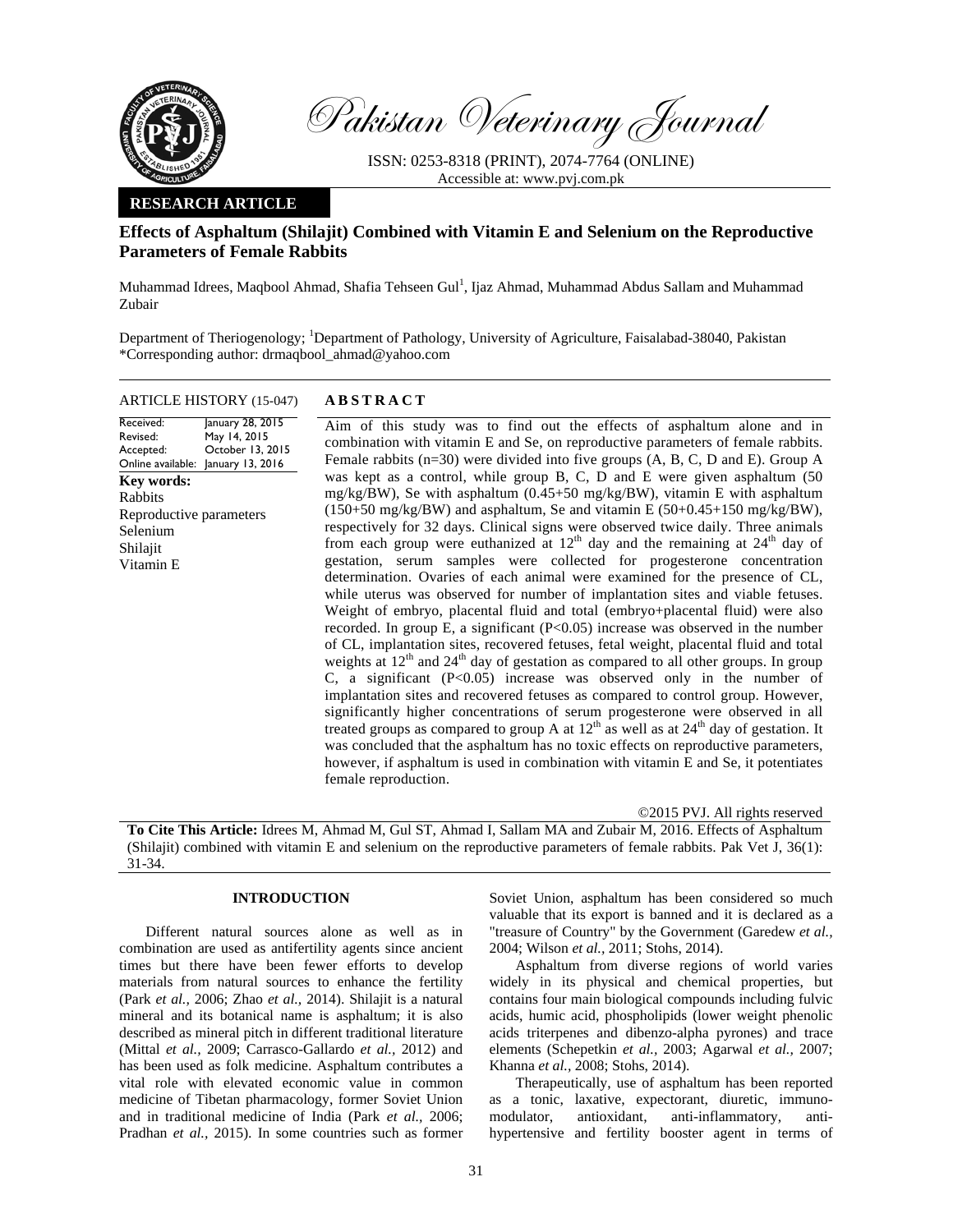spermatogenic and ovogenic effects (Schepetkin *et al.,* 2002; Kumar *et al.,* 2010; Wilson *et al.,* 2011; Stohs, 2014). It has been reported as "rasayana" substance that tonifies the activity of the seven body constituents including blood, bone marrow, bone, fat, muscle, plasma and reproductive fluids, according to the concept of traditional Indian medicine (Heinrich, 2007). Due to these characteristics, asphaltum is used extensively in Europe to augment the sexual potency, desire and stamina (Mirza *et al.,* 2010). It has been reported that prolong use of asphaltum is safe (Biswas *et al.,* 2010; Velmurugan *et al.,* 2012).

Similarly, other antioxidants such as Selenium and vitamin E have vital role in the reproductive performance of animals and their deficiency can lead to several disorders like abortion, neonatal weakness, retained placenta and impaired fertility (El-Shahat and Abdel Monem, 2011; Pilarczyk *et al.,* 2013). Vitamin E prevents the damage to spermatogenesis in males and reduces the chances to letdown the retained zygotes in females (Rolf *et al.,* 1999; El-Shahat and Abdel Monem, 2011).

The present project was planned to investigate the effects of asphaltum alone and in combination with vitamin E and selenium (Se) on reproductive parameters of female rabbits and to note whether the addition of asphaltum has beneficial effects on reproductive performance of female rabbits or it leads to toxic effects on reproductive parameters.

#### **MATERIALS AND METHODS**

**Experimental animals:** Thirty clinically normal and healthy adult white New Zealand female rabbits were procured from local market and acclimatized for three days. These rabbits were maintained in cages in a controlled room at a temperature  $25 \pm 1^{\circ}C$ , with equal interval of light and dark i.e. 12 hrs. Fresh grass and green fodder was offered in the morning and evening, whereas fresh drinking water was provided around the clock. Ten male rabbits (two in each cage) for the purpose of matting were also available but not given any treatment.

**Administration of the treatments:** The experimental animals were divided into five equal groups A, B, C, D and E, having 6 animals in each group. Group A was kept as control and all other groups were given treatment orally at different combinations. Group B was given asphaltum @ 50 mg/kg/BW/day, while group C received Se @ 0.45 mg/kg/BW/day along with asphaltum. Group D was given vitamin E additionally @ 150 mg/ kg/BW/day and group E was treated with asphaltum, Se and Vit E @50+0.45+150 mg/kg/BW/day. The trial continued for 32 days. At 3rd day of trial, estrous cycle of female animals was synchronized by injecting prostaglandin (Dalmazine, FATRO Pharma, Italy) @ 0.00043 mg/kg BW IM. Matting was allowed three days after synchronization and continued for two days.

Post treatment monitoring: The animals in each group were monitored for clinical signs including nervous signs, feed and water intake and behavioral alterations twice daily. Three animals from each group were euthanized humanely at  $20<sup>th</sup>$  day (12<sup>th</sup> day of gestation) and the remaining animals at  $32<sup>nd</sup>$  day  $(24<sup>th</sup>$  day of gestation) of experiment. Blood samples without anticoagulant were collected, serum was separated by standard procedures and stored at -20°C for progesterone analysis. Ovaries of each animal were examined for the presence of corpus luteum (CL), while number of implantation sites and number of viable fetuses in the uterus were also recorded. Weight of embryo, placental fluid and total (embryo + placental fluid) was also recorded for animals of all the groups. Serum progesterone concentration was determined by using a commercial kit (Progesterone  $\lceil^{125} \text{I} \rceil$ RIA Kit, Ref: RK-460M, Izotop), having 100% cross reactivity with progesterone and sensitivity of this kit was 0.138±0.03 ng/ml; intra-assay CV was 3.5-10.2% and inter-assay CV was 5.8-11.8%.

### **RESULTS**

**Clinical signs**: Rabbits of all groups showed normal behavioral signs including eye movements, ear alertness, hair coat, activeness, feed and water intake, urination, defecation and their movements.

**Corpora lutea, implantation sites and recovered fetuses**: At  $12<sup>th</sup>$  day of gestation, number of corpora lutea (CL) in group E (6.67 $\pm$ 0.577) was significantly (P<0.05) higher than the control group  $(4.67 \pm 1.154)$ , while the other groups B, C and D differed non significantly from control group. Number of implantation sites in control group  $(4.00\pm1.00)$  was significantly lower than the groups C (6.00 $\pm$ 1.00) and E (6.33 $\pm$ 0.028), while the groups B and D were non-significantly different. Number of recovered fetuses in groups C (5.33±0.288) and E (5.67±0.577) were higher than groups A  $(3.33\pm0.154)$ , B and D, but difference among latter three groups was non-significant (Table 1).

At  $24<sup>th</sup>$  day of gestation, number of CL of group E  $(6.33\pm0.228)$  was significantly  $(P<0.05)$  higher than the control group  $(4.33\pm1.154)$ , while the groups B, C and D were non significantly different from control group A. Number of implantation sites of control group A  $(3.67\pm0.577)$  were significantly lower than the groups C  $(5.67\pm0.288)$  and E  $(6.00\pm1.00)$ , while the other groups B and D differed non-significantly from control group A. Number of recovered fetuses in groups C (5.33±0.288) and E  $(5.67\pm0.577)$  were significantly higher than control group  $(3.00\pm1.00)$ , while the other groups B and D were non-significantly different from control group A (Table 2).

**Relative Weights in grams (Embryo, Placental Fluid and Total weights (Embryo+Placental Fluid):** At 12th day of gestation, the embryo weight of group E  $(1.57\pm0.17)$  differed significantly  $(P<0.05)$  from control group A  $(0.76\pm0.05)$ , B and D, However, there was a nonsignificant difference between groups C and E. The placental weight of groups C (0.36±0.02) and E  $(0.39\pm0.02)$  were significantly (P<0.05) higher than the control group A  $(0.24 \pm 0.03)$ , but maximum weight was observed in group E. The difference was non-significant among other groups. It was recorded that the total weights (embryo+placental fluid) of groups B  $(1.38\pm0.29)$ , C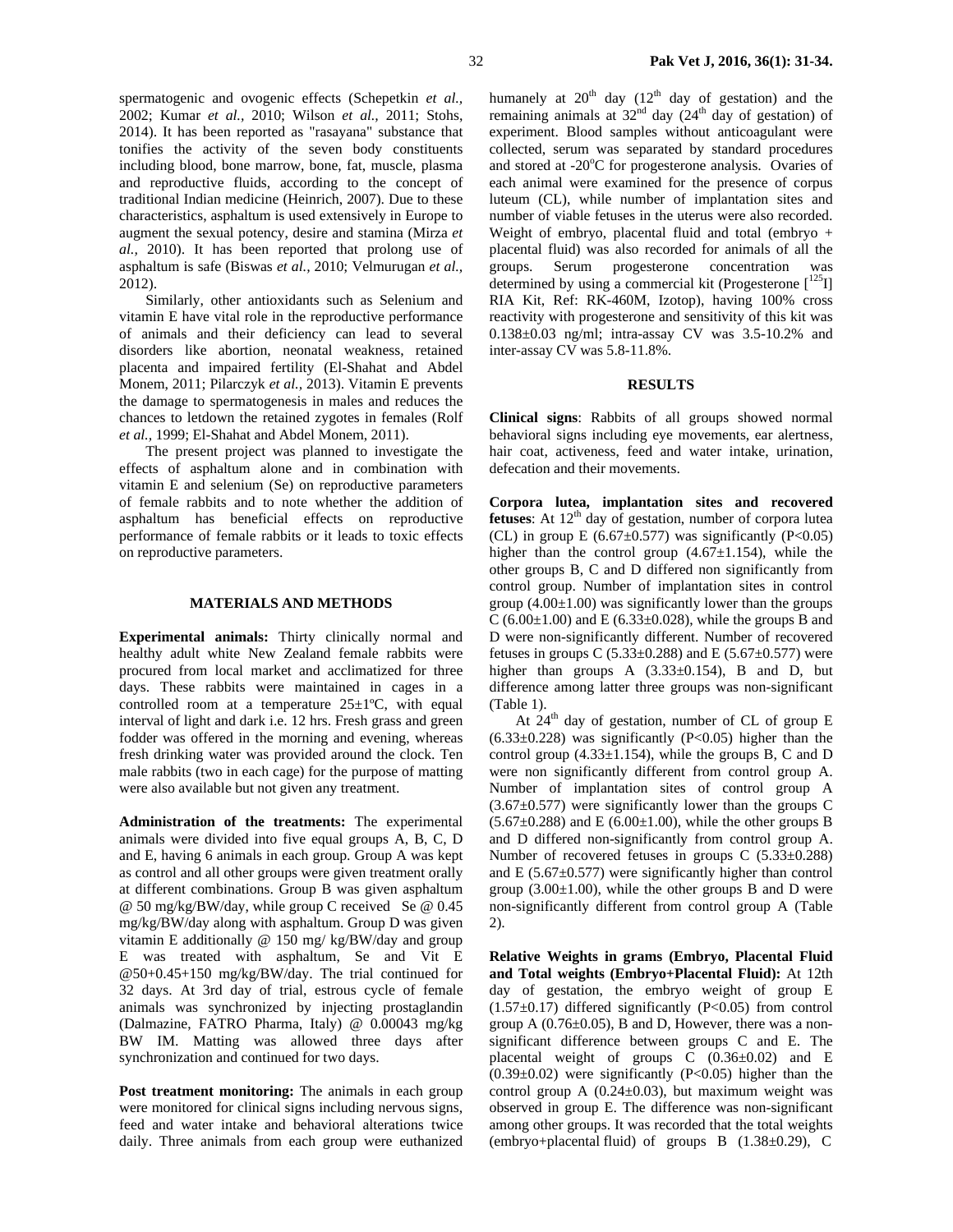**Table 1:** Reproductive parameters of female rabbits of different groups at 12<sup>th</sup> day of gestation

| Groups |                                    |                                     |                                       | Corpora Implantation Recovered Serum progesterone                        |
|--------|------------------------------------|-------------------------------------|---------------------------------------|--------------------------------------------------------------------------|
|        |                                    |                                     | lutea (No.) Sites (No.) Fetuses (No.) | (ng/ml)                                                                  |
| A      |                                    | $4.67 \pm 1.15b$ $4.00 \pm 1.00b$   | $3.33 \pm 0.15b$                      | $6.95 \pm 0.11 b$                                                        |
| B      |                                    | $4.67 \pm 0.28b$ $4.33 \pm 0.57b$   | $3.66 \pm 0.10 b$                     | 7.49±0.10a                                                               |
| C      | 6.33 $\pm$ 0.57ab 6.00 $\pm$ 1.00a |                                     | $5.33 \pm 0.28$ a                     | 7.57±0.07a                                                               |
| D      | $5.33 \pm 1.52ab$ 4.67 $\pm$ 0.57b |                                     | $4.00 \pm 0.10 b$                     | 7.51±0.09a                                                               |
| Ε      |                                    | $6.67 \pm 0.57$ a $6.33 \pm 0.28$ a | $5.67 \pm 0.57$ a                     | $7.68 \pm 0.11a$                                                         |
|        |                                    |                                     |                                       | Values (mean+SE) with different letters in a column differ significantly |

an<u>+</u>SE) with different letters in a column differ significantl<sub>)</sub>  $(P<0.05)$ .

**Table 2:** Reproductive parameters of female rabbits of different groups at 24<sup>th</sup> day of gestation

| Groups | Corpora                             |                                      |                                                    | Implantation Recovered Serum progesterone |
|--------|-------------------------------------|--------------------------------------|----------------------------------------------------|-------------------------------------------|
|        |                                     |                                      | lutea (No.) Sites (No.) fetuses (No.)              | (ng/ml)                                   |
| A      |                                     |                                      | $4.33 \pm 1.15b$ $3.67 \pm 0.57b$ $3.00 \pm 1.00c$ | $4.50 \pm 0.06$ d                         |
| B      |                                     | $4.67 \pm 0.57$ a $4.33 \pm 0.57$ ab | $3.67 \pm 1.15$ bc                                 | $4.88 \pm 0.06 b$                         |
| C      | $6.00 \pm 1.15$ ab 5.67 $\pm$ 0.28a |                                      | $5.33 \pm 0.28$ ab                                 | $5.20 \pm 0.21 b$                         |
| D      |                                     | $4.67 \pm 0.57$ a $4.33 \pm 1.15$ ab | $3.67 \pm 1.52$ bc                                 | $5.24 \pm 0.10 b$                         |
| E      | 6.33±0.28ab $6.00 \pm 1.00a$        |                                      | $5.67 \pm 0.57a$                                   | $5.74 \pm 0.07$ a                         |
|        |                                     |                                      |                                                    |                                           |

Values (mean+SE) with different letters in a column differ significantly (P<0.05).

**Table 3:** Embryo, placental fluid and total weights (embryo + placental fluid) at day 12 and 24th of gestation of different groups

| Group                    | Embryo weight (g)  | Placental fluid weight (g) | Total weight (g)  |  |  |  |
|--------------------------|--------------------|----------------------------|-------------------|--|--|--|
| $\overline{At}$ 12th day |                    |                            |                   |  |  |  |
| A                        | $0.76 \pm 0.05$ d  | $0.24 \pm 0.03 b$          | $0.99 \pm 0.19$ d |  |  |  |
| в                        | $1.13\pm0.145$ bc  | $0.26 \pm 0.01 b$          | $1.38 + 0.29c$    |  |  |  |
| C                        | $1.35 \pm 0.08$ ab | $0.36 \pm 0.02a$           | $1.71 \pm 0.12b$  |  |  |  |
| D                        | $0.97 \pm 0.07$ cd | $0.30 \pm 0.1$ ab          | $1.27 \pm 0.37c$  |  |  |  |
| E                        | $1.57 \pm 0.17$ a  | $0.39 \pm 0.02a$           | 1.96±0.46a        |  |  |  |
| At 24th day              |                    |                            |                   |  |  |  |
| A                        | $8.12 \pm 0.70c$   | $1.66 \pm 0.073c$          | $9.78 \pm 0.68$ c |  |  |  |
| в                        | $9.31 \pm 0.17$ b  | $1.93 \pm 0.17$ b          | $11.24 \pm 0.20$  |  |  |  |
| C                        | $11.11 \pm 0.28$ a | $2.11 \pm 0.081$ a         | $13.21 \pm 0.22a$ |  |  |  |
| D                        | $9.42 \pm 0.34$    | $1.95 \pm 0.037$ b         | 11.37±0.38b       |  |  |  |
| E                        | 11.83±0.47a        | 2.17±0.045a                | 14.01±0.43a       |  |  |  |

Values (mean+SE) with different letters in a column under specific day differ significantly (P<0.05).

 $(1.71\pm0.12)$ , D  $(1.27\pm0.37)$  and E  $(1.96\pm0.46)$  were significantly higher than the control group A  $(0.99\pm0.19)$ , however, maximum weight was observed in group E (Table 3). At 24<sup>th</sup> day of gestation, it was recorded that all parameters including embryo weight, placental fluid and total weights of groups B, C, D and E were significantly (P<0.05) higher than the control group A, but maximum values were recorded in group E (Table 3).

**Progesterone concentration:** The mean ( $\pm$ SE) level of serum progesterone was significantly (P<0.05) increased in all the groups treated with asphaltum alone as well as in combination with selenium and vitamin E as compared to the control group at the  $12<sup>th</sup>$  of gestation. However, all treated groups differed non-significantly from each other at  $12<sup>th</sup>$  day of gestation. At  $24<sup>th</sup>$  day of gestation, significantly  $(P<0.05)$  higher progesteron concentrations were obsereved in all treatment groups as compared to control. Similarly, group E was observed to have significantly (P<0.05) higher concentration than all three treated groups (Table 1 and 2).

#### **DISCUSSION**

Results of the present study indicate that number of CL and implantation sites were observed significantly (P<0.05) higher in group E. Asphaltum, selenium and vitamin E are known to be powerful antioxidants and their

administration stimulates steroidogenesis and induces the anterior pituitary gland to secrete gonadotropins and initiate folliculogenesis in the ovaries (Politis *et al.*, 1996; Park *et al.,* 2006; Sallam *et al.,* 2015). There was a nonsignificant increase in number of recovered fetuses at  $12<sup>th</sup>$ and  $24<sup>th</sup>$  day of gestation in group B treated with only asphaltum. Same results have been reported by Al-Himaidi and Umar (2003). As asphaltum alone has nonsignificant effects on the improvement of number of CL and implantation site, it ultimately did not show any increase in number of recovered fetuses. Group E which was given asphaltum in combination with vitamin E plus selenium showed significant (P<0.05) increase in the number of recovered fetuses.

Results regarding parameters including embryo weight, placental fluid and total weights of groups B, C, D and E were significantly (P<0.05) higher than the control group A, but maximum total weight was attained by the group E at  $12<sup>th</sup>$  and  $24<sup>th</sup>$  days of gestation. These results contradict the findings reported by Al-Himaidi and Umar (2003) in mice, which shows that asphaltum administration has no effect on embryo and placenta weights.

A significant (P<0.05) increase in progesterone concentration of female rabbits at  $12<sup>th</sup>$  and  $24<sup>th</sup>$  day was recorded in our study in all treated groups, as previously reported that vitamin E and Se intake have positive effect on progesterone concentration (Abou-Zeina and Hamam, 2002; Kamada *et al.,* 2014). It was observed that asphaltum alone as well as vitamin E plus Se supplemented groups had significantly (P<0.05) higher serum progesterone concentrations than the control group at  $12<sup>th</sup>$  and  $24<sup>th</sup>$  days of gestation. Similar results have been reported by Abou-Zeina and Hamam (2002) that the administration of Vit E and Se increases the serum progesterone concentrations because vitamin E and Se supplementation have positive effect on placenta as well as CL, which are the main sources of progesterone production during pregnancy. Kamada *et al.* (2014) reported that progesterone concentration during the second half of pregnancy is increased on  $12<sup>th</sup>$  to  $13<sup>th</sup>$  day, with a peak on 14 to17 days, and declined after day 17. Similar trend was observed in the present study that the values of serum progesterone concentration at  $12<sup>th</sup>$  day were higher than the  $24<sup>th</sup>$  day. At  $12<sup>th</sup>$  day of gestation, the control group mean value  $(6.95\pm0.11 \text{ ng/ml})$  was lowest than all the treated groups but maximum response was recorded in the group E  $(7.68 \pm 0.11 \text{ ng/ml})$ , which was treated with asphaltum along with selenium and vitamin E. Same pattern was recorded at  $24<sup>th</sup>$  day of gestation when the mean value of progesterone of control group was lowest  $(4.5\pm0.06 \text{ ng/ml})$  and it reached the maximum  $(5.74 \pm 0.07 \text{ ng/ml})$  in group E, which was treated with asphaltum combination with selenium and vitamin E.

**Conclusions:** Asphaltum has no toxic effects on the behavioral and female reproductive parameters. However, if asphaltum is given in combination with vitamin E and selenium, it improves the female reproduction in terms of number of recovered fetuses, embryo weight, placental weight and progesterone concentration which results in healthy offspring.